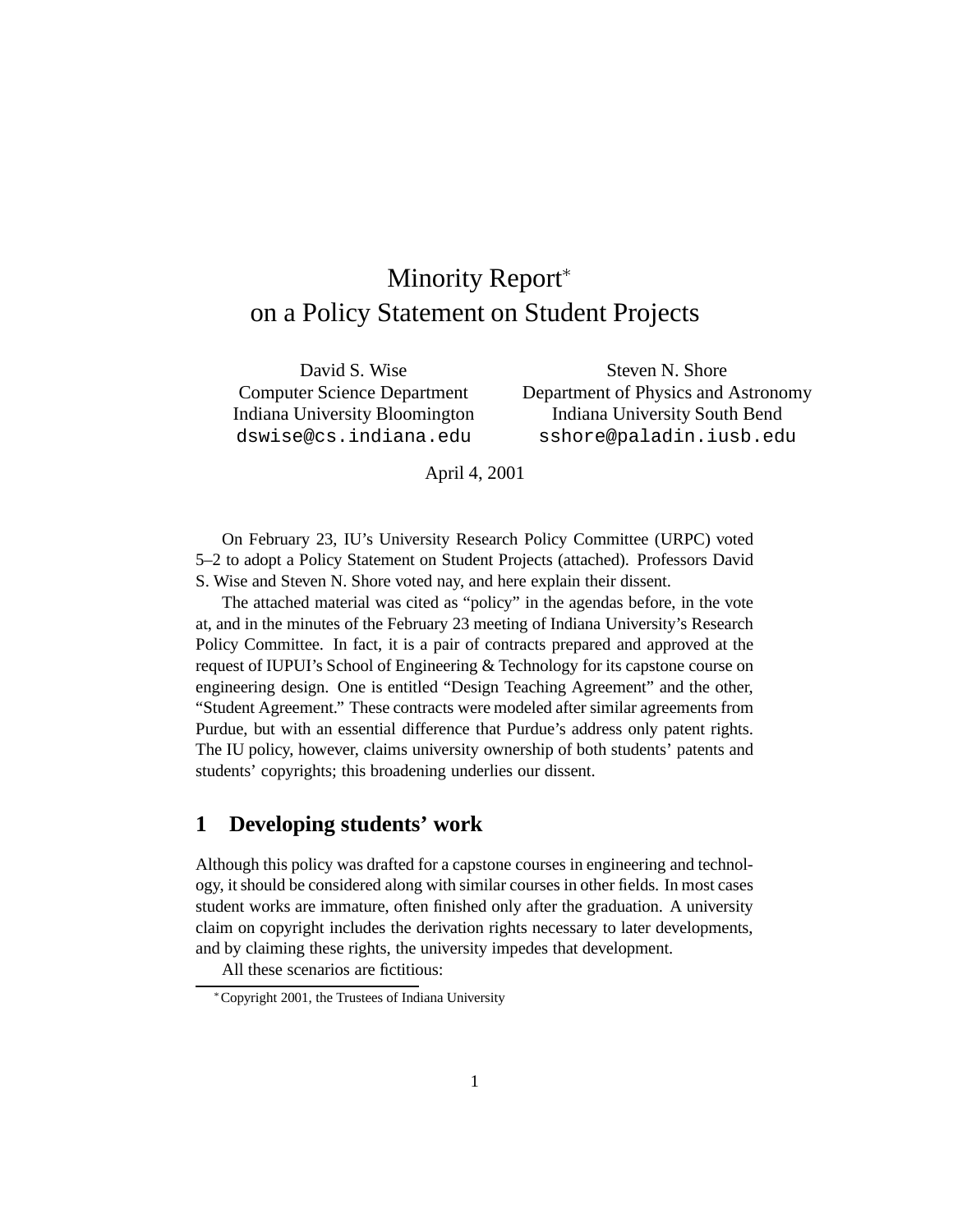- A nursing student develops a computer-based self-care unit instructing patients on the treatment of asthma. She gets more technological advice from her roommate and her roommate's boyfriend who are both majoring in computer science than from her School of Nursing advisor. All the development is performed on their \$1000 home computer, and they offer to license it to IU for distribution over its Internet connections. The university claims the product and tries to develop it, but it dies a quick death because—in the absence of its creators and because of advancing standards of nursing practice—it soon goes stale.
- A music student does a capstone course with the Indianapolis Symphony Orchestra. Following the precedent of these contracts, the rights to distribute refinements of her composition are granted neither to her nor to the orchestra. Her work dies because she feels a disincentive to pursue it.
- An informatics student does an ordinary internship with a private company, but these contracts discourage him and it from developing his ideas to their full potential during his internship. With the encouragement of the company, he writes a minimal report to get the grade. After graduation he intends to join the company and to develop the ideas without university interference. The goals of the advisor and the department are forgotten. Unfortunately for the university, he accepts a permanent job with another

company, and the university's connection to the substance of the work is lost.

In all these hypothetical cases, the university would benefit more from the student's copyright remaining in the hands of the student.

#### **2 Background**

Under federal law [8] copyrights are created at the moment that copyrightable art is fixed in any medium, but the process by which patents are created requires formal processing after an invention is created. That is, copyrights exist as soon as a student's work is fixed, but a patent on a student's work can exist only after a lengthy legal filing. Current practice at Indiana University, therefore, creates thousands of student copyrights annually, but few, if any, student patents.

The term of copyright is the life of the creator plus 70 years, or at least 95 years for work created for hire or anonymously. The term of patent is 20 years from the date of filing.

Although "works for hire" are copyrighted to the employer under 1976 legislation, case law still supports the so-called "teacher's exemption" for materials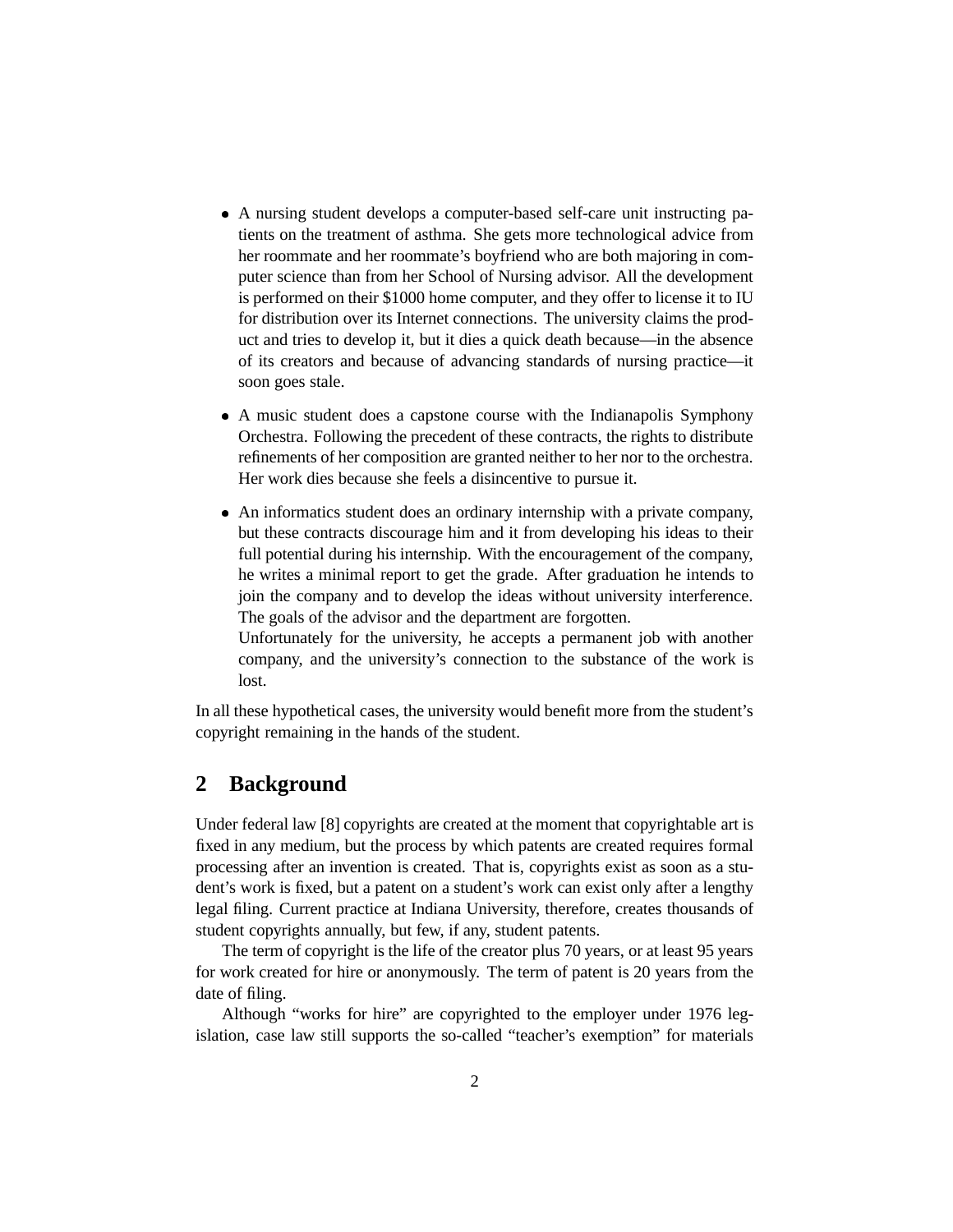prepared to support a course [4]; their copyright remains the property of the faculty member. Amendments in the 1990's expanded copyright protection specifically for materials distributed electronically via the Internet, enabling publishers to create digital libraries.

Unlike other forms of property, access to intellectual property can be granted by license without exhausting the property or its utility to others. An alternative of simply licensing student-owned copyrights back to the university, rather than wholesale transfer of ownership, was rejected early in the URPC's debate.

Both contracts refer to IU's Indiana University's Intellectual Property Policy [6] which was drawn to apply to its employees. We are not aware that it has been cleared for application to unpaid students.

Although these contracts have been drawn for engineering, and for IUPUI, now that they have been approved by the URPC they become a precedent for other schools on other campuses, and off campus. Required capstone courses already exist within other schools; the School of Nursing has one operating across the state [3], and the Computer Science Department at Bloomington once had such a requirement for its B.S. degree [2]. Nationally, such capstone courses are appearing in other applied fields: for example, architecture.

#### **3 Dissent**

We do not believe IU has a legal claim to copyrights on work by unpaid students and, furthermore, we think it counterproductive—-in the absence of such a claim for IU to demand students' copyrights routinely. On the contrary, it is generally in the best interest of Indiana University for its students to own their work.

It might be appropriate to ask that students' art be licensed to the university on the same terms it is licensed to the company but, as stated above, this tack was rejected.

Broad application of the university's 1997 policy that claims copyrights is inappropriate here because *e.g.* the student's Design Report, explicitly mentioned in the first contract, is nowhere close to a work-for-hire. It and other artifacts of a design project are copyrighted by default to their creators, specifically the unpaid student and the contributing host of an extramural project, either a corporation or its employees.

That "report," *which would be considered "a traditional work" under IU's intellectual-property policy* [6], will in near future be cast using tools like Microsoft Office or as a web page (HTML) that might include JAVA applets. That is, as technology changes from handwriting, to typewriters, to word processors, to multimedia—traditional works will also be delivered in newer media, even though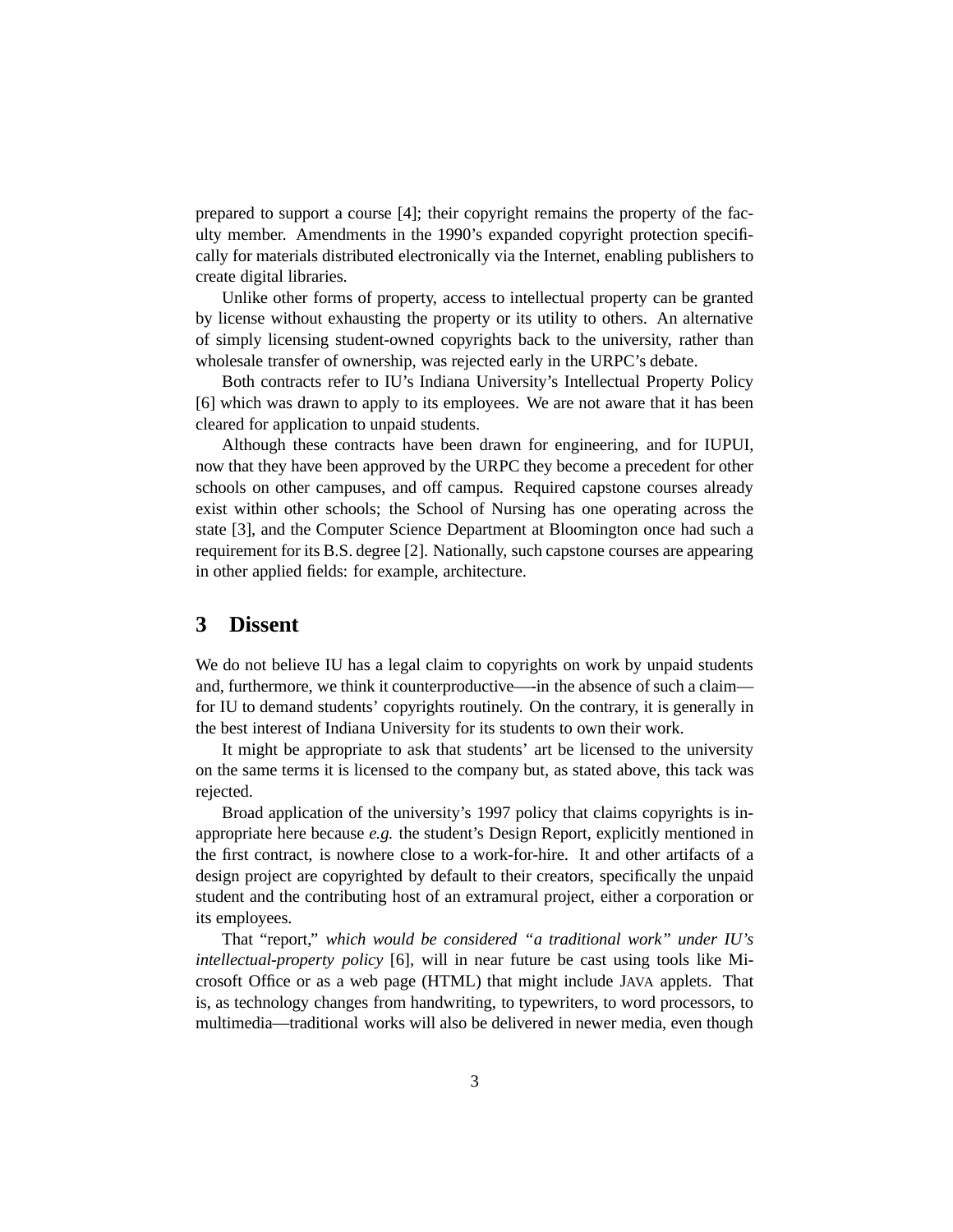the underlying product remains traditional art. (Books are already being sold on CDROM, even though their intellectual content remains booklike.)

Does the medium: traditional vs. nontraditional, determine the classification of the message? We contend that technology, alone, should change neither law nor university policy. If the administration insists that its investment in current technology earns it ownership all work that uses that technology, then it will shortly see the creators and all their work move from campus to home, as the market for that technology expands and the price of a PC drops below \$1000. Soon all work will be created in isolation off campus, as the community that we call the university dissolves.

#### **4 Interests of the various players**

In this section we visit the negative impact of this policy on members of the university community that it affects.

#### **4.1 The student's interest**

The student enrolls in courses to learn and to satisfy requirements for a degree. Although the definition of learning is vague, the definition of the requirements is explicit, set at matriculation as a legal contract that is the university's bulletin. Since the attached documents would change that contract, they cannot be applied immediately to seniors' required courses. Just as the bulletin is a public document, these contracts need to be published and cross-referenced from future bulletins.

Even if only a few students objected to usurpation of their copyrights, the confrontation would leave the university in the awkward position defending this published policy before its students, their parents, Indiana citizens, and the press. The debate would deflate the morale of others, including prospective students of modern technology.

#### **4.2 The teacher's view**

Since this is likely the first time that a student transfers a copyright, the diligent teacher will probably teach rudiments of intellectual-property law as context for these contracts: that copyrights are property to be sold.

As the university's administration presents confiscatory contracts, however, it teaches its students a countervailing and damaging lesson on how to manage one's intellectual property. In its own interest, it corrupts the lesson on how future alumni should handle their personal property. Those who would teach a balanced view will find themselves in the awkward position of criticizing the university.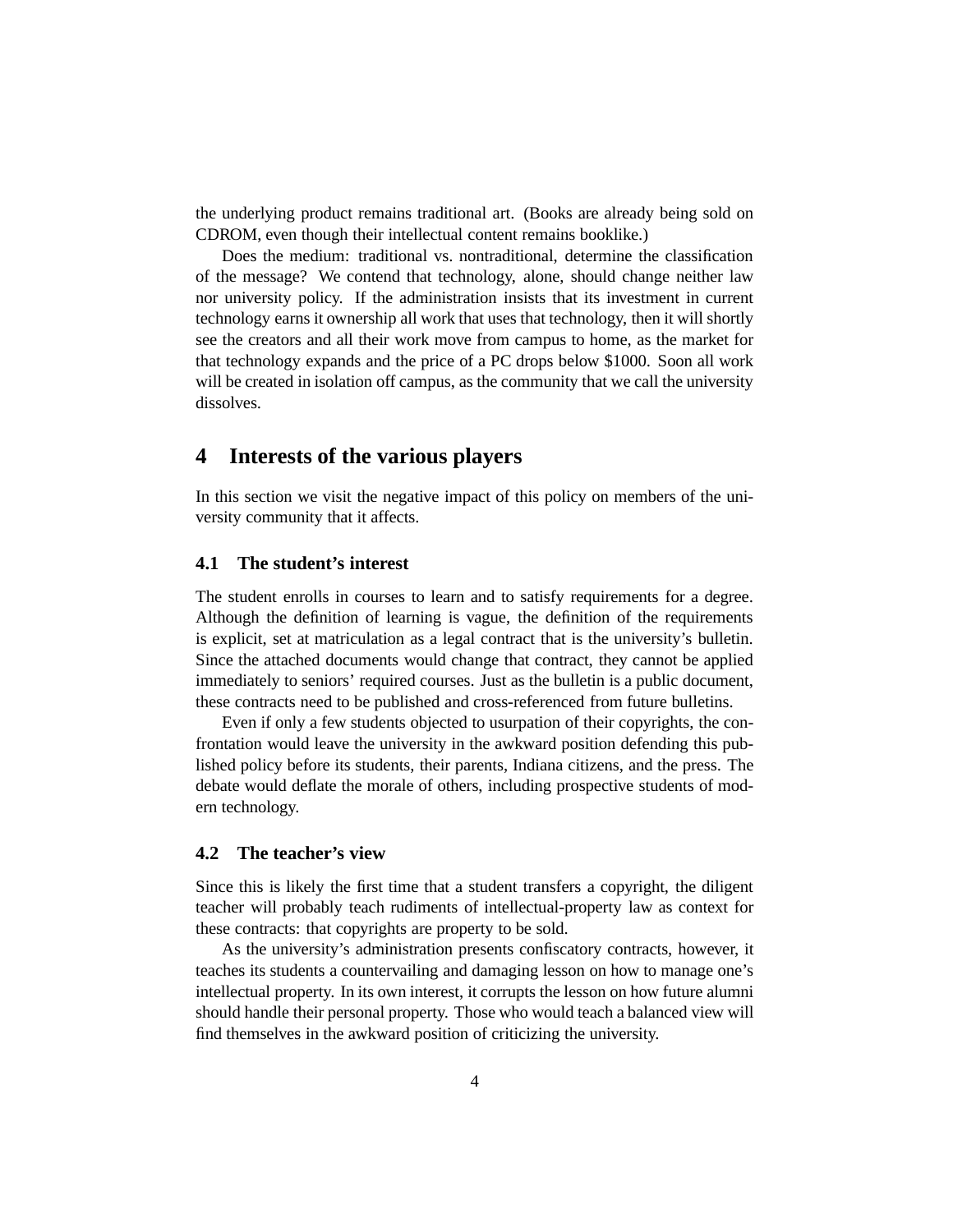As a teacher contributes to the work of the student as editor or coach, does she earn an interest in the copyright? No, not if the contributions are only marginal. Mere editing hardly justifies ownership. When the teachers' contributions are minor, we think that most will forego that claim in favor of diligent students. The institution should not interfere in this student-teacher trust. The goal of teaching, after all, is to encourage students to create freely, and any covetous claim on student productions will interfere with the delicate trust that is the foundation of a productive teacher-student relationship.

Indeed, this policy tends to corrupt the free exchange of information and diminishes the collaborative ideals that are at the heart of academia. Having so weakened these foundations, the university will find it harder and dearer to recruit present students as future faculty.

#### **4.3 The department's interest**

The interests of the department are quality students and quality education, manifested by the highest levels of scholarly and creative activity. The expected value of copyrights that result from capstone courses is nil, even though some may offer potential for further development. From the department's perspective, this future prospect is at least as valuable as initial art itself.

The department must attract the best students by offering strong courses, talented faculty, an attractive curriculum, and a valuable degree. While a capstone course might add value to its degree, these contracts detract from its curriculum.

Future development (derived work) is one right granted by copyright ownership, and it is likely to be the one most likely to produce real value. But the most valuable development is likely to be accomplished by the original creators of the art as they mature. They are most motivated and best familiar with the work.

If its students are successful, then their success will be shared by the department. Successful alumni, moreover, are more likely to share their wealth and expertise with the department if it contributed selflessly to the development of their talents *and* their product.

Other aspects of copyright management are performed better by enabled authors or their department than by the university's central agent. For instance, the best defense against plagiarism is a suit on copyright infringement. If the author no longer holds copyright, his only defense is an impossible tort claim. The author and the department who would object to plagiarism are powerless if the university does not pursue plagiarism.

Ownership of copyright also confers a right of censorship (reproduction right), which is best left in the author's hands; the university wants no part of that  $[7]$ <sup>1</sup>.

<sup>&</sup>lt;sup>1</sup>This opinion, for instance, is copyrighted to the university trustees since it qualifies as a work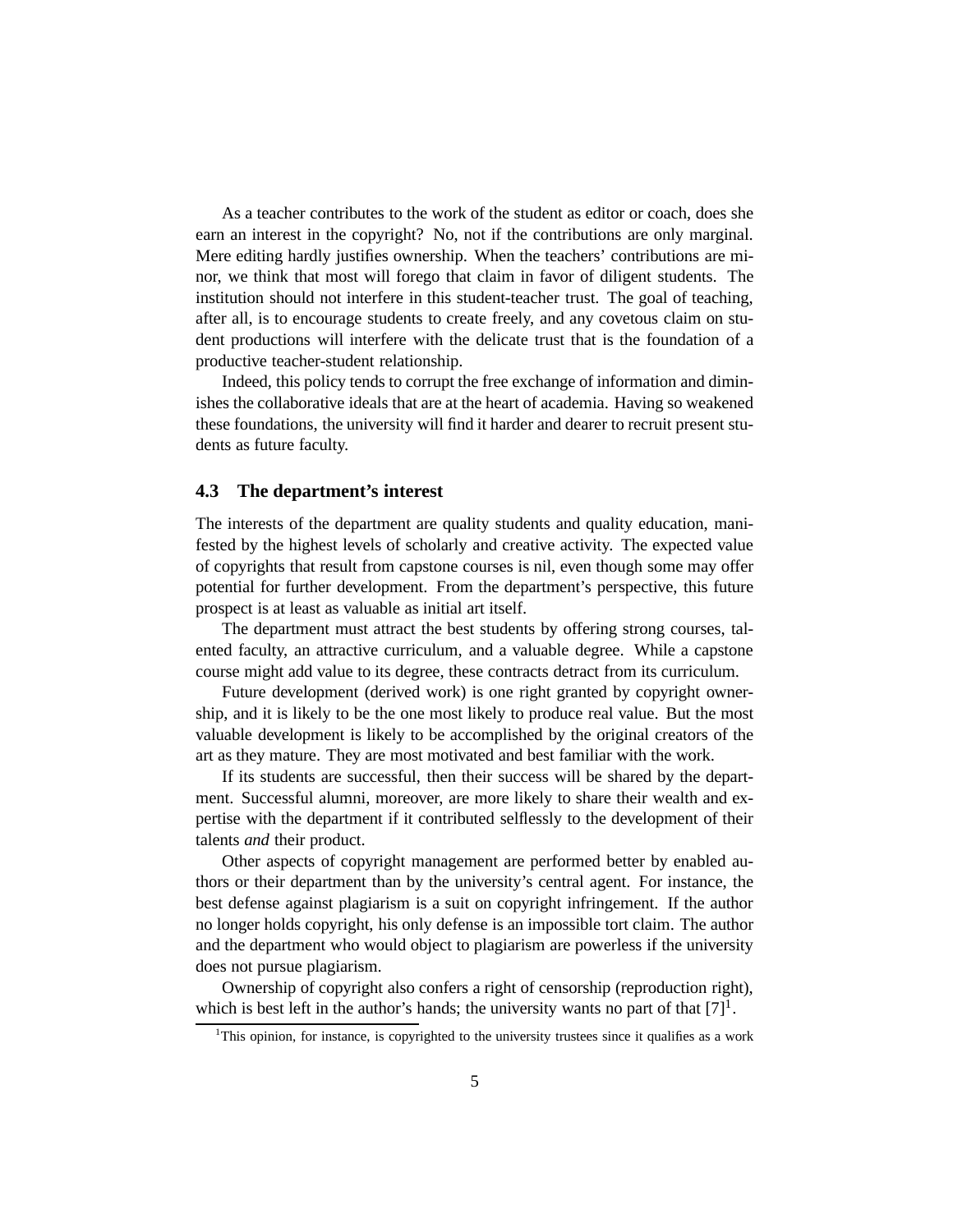#### **4.4 The dean's interest**

The reputation of a college or school is determined as much by the success of its students as by the success of faculty. It is also advanced by a high ethical standard in dealing with students, as a model for their future professional conduct. It is in the interest of the college to encourage students to reach beyond the financial interests of the university and of themselves.

In the context of Responsibility Centered Management, it is ironic that the university's documentation implementing the 1997 Policy addresses only the central administration, the campus, and the creator. It omits the college or another responsibility unit where the work was done.

#### **4.5 The Alumni Office's view**

Sometime in the future the Alumni Office will solicit contributions from IU alumni, especially those that are financially successful. Since these capstone courses are the last memories that many professional students will carry from the university, a better investment by the university might be a warm and productive experience there, and the rights to the work that launches their careers.

#### **4.6 ARTI**

The Advanced Research and Technology Institute (ARTI) owns and manages the intellectual property of Indiana University. Outside the university, it is sheltered from the values of faculty and students, except through governance by policies of the University Research Policy Committee, under the University Faculty Council.

In the context of these contracts, its success will be measured by the rare return from a student's copyright. Unfortunately, we know of no example of such a success. But if real value were returned from a student's copyright not held by ARTI, then someone would count that as ARTI's failure. While it is just as difficult to find such an example, we observe that such a failure might yet be a success for the student, the teacher, the department, the dean, and especially the Alumni Office.

The threat of this kind of failure creates an immediate incentive for ARTI to retain everything that comes before it, regardless of its value within or without the university. Other parts of the university, and the general welfare of society, cited in the university's mission statement oppose this incentive [5].

for hire. Because it criticizes the implementation of their policy, we candidly hope that they allow its open circulation.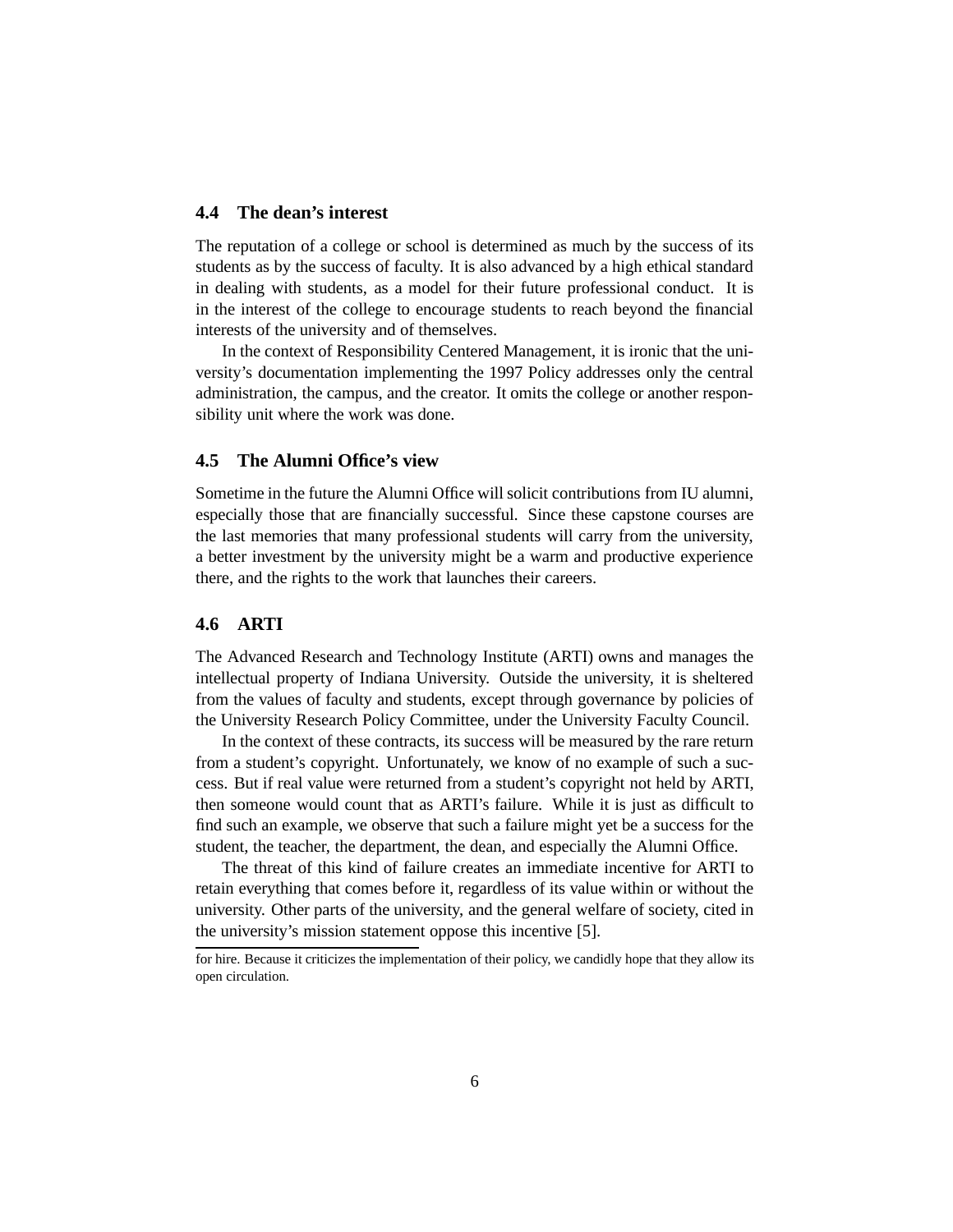### **5 Informed consent**

In the case at hand, the URPC has been told that this particular course is not a *specific* requirement for the Engineering and Technology degree; there is a rarely used, internal alternative to IUPUI's extramural capstone course. This alternative, however, is nowhere stated in these contracts that, we fear, will soon become precedent to required capstone courses in this and other programs.

In anticipation of such requirements, we ask that the second contract include wording acknowledging that the requirement must appear in a timely bulletin. The contracts must not become additional degree requirements without such an announcement.

We propose specific wording to be included as a standard clause in any agreement executed before the art is created, to transfer future copyrights to Indiana University:

Whenever this contract is to be a condition of enrollment, employment, or support of any student or faculty member, it shall be mentioned in every course description and in every call for applications.

Precedent for this condition is found routinely in calls for papers for academic conferences and journals.

#### **6 Why Student Copyrights? Why now?**

Indiana University's 1997 intellectual property policy [6] seems to have been motivated by a new regulation governing grants by the federal government [1]. That regulation governs only federally funded work, and only patents. Copyrights on federally funded work should be contrasted with patents here: work resulting from federal employment is uncopyrightable. And copyrights are not touched by that regulation.

Perhaps the prevailing majority of the URPC imagined a link between the "work for hire" provision of the 1976 act and the computer protections of the Digital Millennium Copyright Act, or products of unique equipment owned by Indiana University. But unpaid students' work is not "for hire;" the Digital Millennium applies only to the publication of the students' work—not its creation; and such work is now more likely to be created on company-owned or personally owned computers.

It is a mistake to assert that technology, alone, creates a new basis for sponsors' claims on copyrights. New technology has distorted university values before. In 1958 educational television was supposed to replace live lecturers and whole buildings were equipped for televisions that were never installed (Lindley Hall). In 1978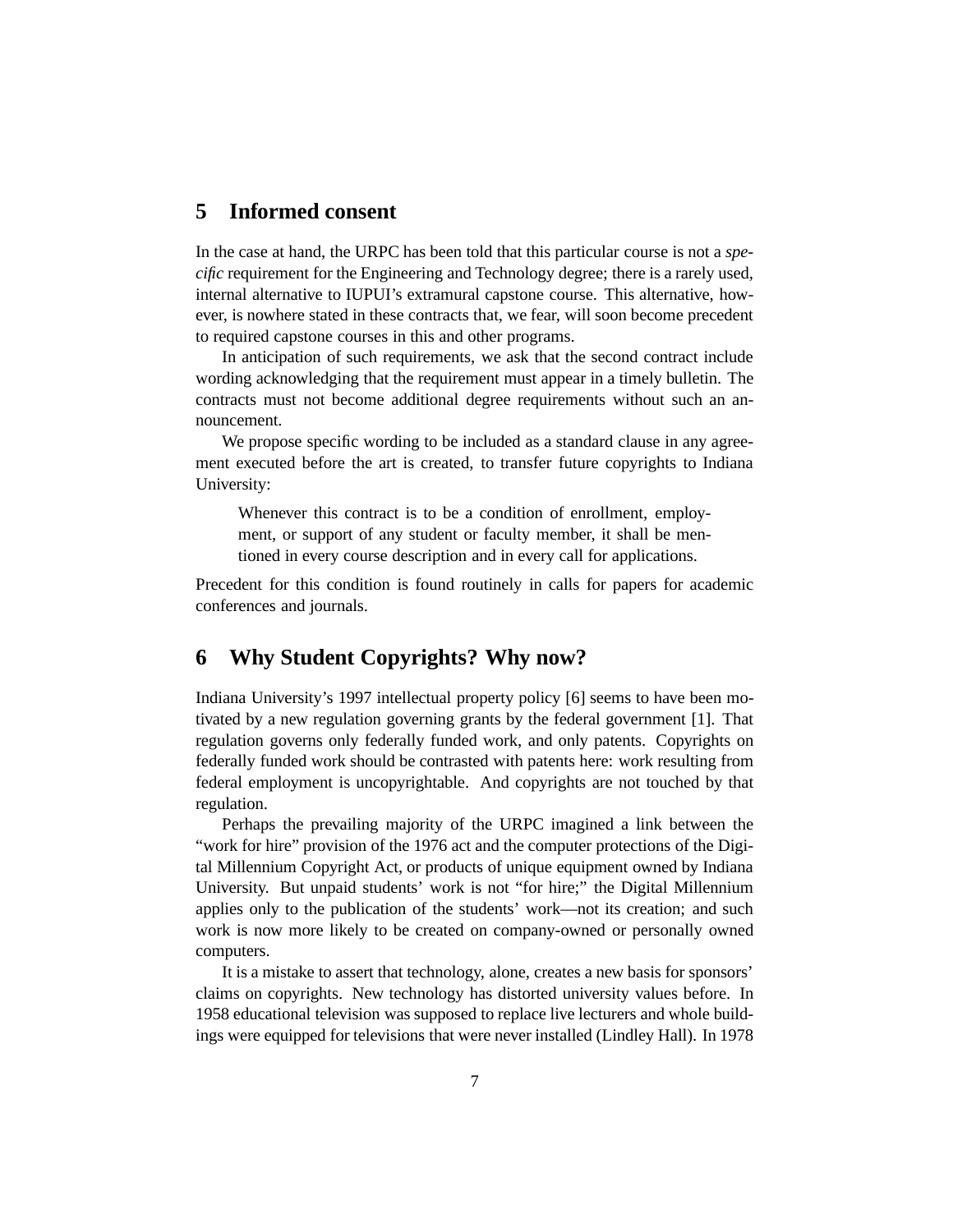some thought computer-aided instruction would replace labs and exercises, but it did not because authors were not motivated to produce enough lessons. (Illinois's PLATO system was imported to IU and withered.) Now the web—a wonderful reference tool—is supposed to change distance learning; it may, but not unless teachers see reward in the production of quality courseware. So has it always been with textbooks.

Still this technology has one new attribute that makes success less likely. Unlike ink-on-paper books, the cost of distributing material and recovering responses on the Internet is nearly nothing. This fact makes it even more likely that a single product can dominate a world-wide market. That is, the chance that IU would assemble a profitable on-line course ranks somewhere below the chance that an IU author will assemble a profitable textbook. Although the investment in a book is far less than that in a web course, IU yet allows personal profit as motivation for the book and its revisions. If IU removes that motivation from a web course, why would IU faculty and students strive to produce and to maintain an even more costly product?

#### **7 Conclusion**

- Should Indiana University adopt an unenforceable policy?
- Can Indiana University claim ownership of copyright on art created by its unpaid students?
- Should Indiana University coerce students into yielding copyrights on their own work?

We think not. IU might well ask for a limited license, in order to complement its patent interests, but this reach for ownership of students' copyrights is excessive.

It is wrong to appropriate students' nascent creations. On the contrary, we think that a university should seek a high standard in dealing with its students, so to teach them by example to seek high ethical standards in their blooming professional careers.

We think that when the university adopts overreaching policies it poisons its future sense of community and, here especially, the student-teacher relationship. Regardless of whether or not faculty members have rights over the design courses they create, students in those courses certainly deserve the rights to their own work.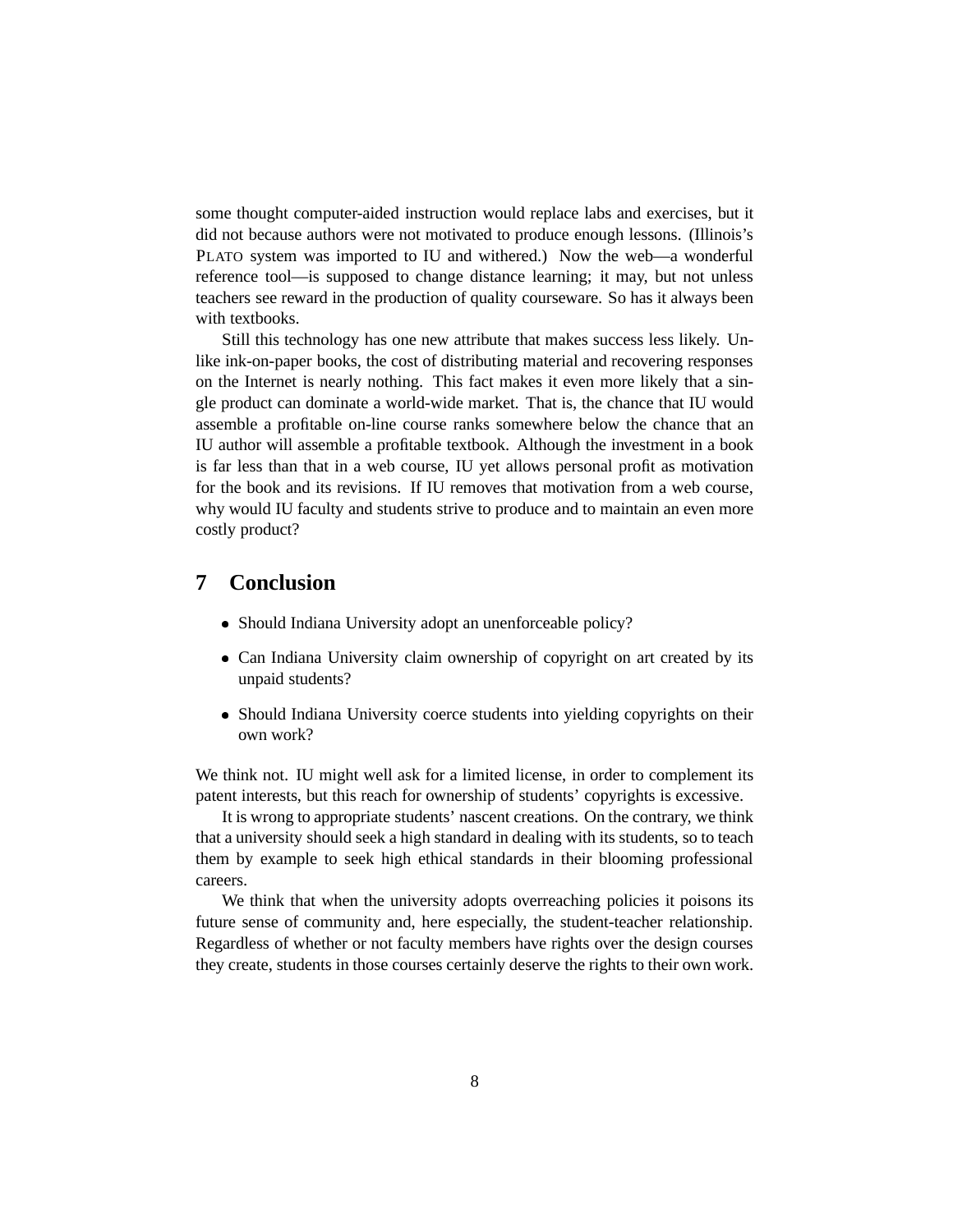#### **References**

- [1] Code of Federal Regulations, Chapter 37, Section 401.14(f). http://www.indiana.edu/˜rugs/respol/37cfr401.html
- [2] Indiana University, Bloomington Campus. *Bulletin, College of Arts and Sciences, 94/96,* B.S. in Computer Science: C390 or C391 (1994), p. 89.
- [3] Indiana University, School of Nursing. S483 Clinical Nursing Practice Capstone (3 credits, 112.5 actual hours), *School of Nursing Course Descriptions* (2001).
	- http://www.indiana.edu/˜iubnurse/home/course/description.html#S483
- [4] Marshall Leaffer. *Understanding Copyright Law,* New York" Matthew Bender (1999), pp. 199–200.
- [5] Trustees of Indiana University. *Objectives and Ideals,* (June 29, 1974). http://www.indiana.edu/˜deanfac/acadhbk/governance/ideals.html
- [6] Trustees of Indiana University. *Intellectual Property Policy,* 1997. http://www.indiana.edu/˜rugs/respol/intprop.html
- [7] University of Wisconsin System. Computer Software Ownership. *Financial and Administrative Policies* (October 21, 1985). http://www.uwsa.edu/fadmin/gapp/gapp10.htm
- [8] United States Code, Chapter 17, Sections 101–803.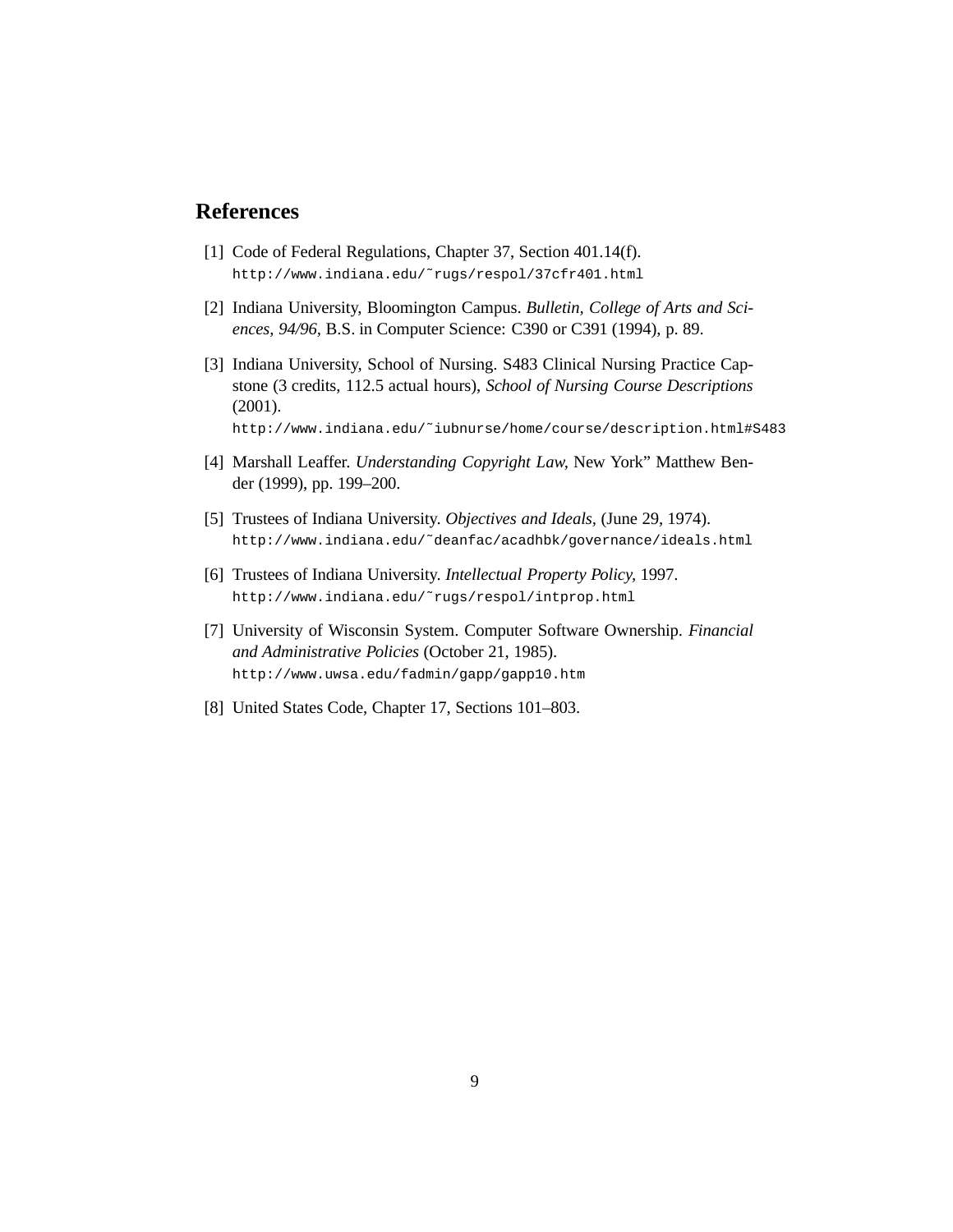#### DESIGN TEACHING AGREEMENT

#### Among

# INDIANA UNIVERSITY<br>ADVANCED RESEARCH & TECHNOLOGY INSTITUTE

and

#### **COMPANY**

THIS AGREEMENT, made as of \_\_\_\_\_\_\_\_\_ by and among \_\_\_\_\_\_\_\_\_\_\_\_ (hereinafter called "Company"), Indiana University (hereinafter called "IU"), and Advanced Research & Technology Institute (hereinafter called "ARTI").

#### WITNESSES THAT

 WHEREAS, to better prepare their students in the design process, the IUPUI School of Engineering & Technology (hereinafter called "IUPUI ") has developed a course which allows students to work on design problems of interest to industry,

 WHEREAS, the design project contemplated by this Agreement is of mutual benefit to the parties hereto, will further the instructional objectives of IUPUI in a manner consistent with its status as an educational institution,

 NOW, THEREFORE, in consideration of the premises and the mutual covenants herein contained, the parties hereto agree:

#### Article 1 - Definitions

As used herein, the following terms shall have the following meaning:

 1.1 "Design Project" means the design problem described in Appendix A attached hereto and made a part hereof, as developed by IUPUI and Company in accordance with Article 2 Responsibilities of Parties.

 1.2 "Project Period" shall mean from the beginning of the \_\_\_\_\_ semester of Indiana University Purdue University Indianapolis and terminating after the \_\_\_\_\_\_\_\_ Semester.

1.3 "Course" shall mean the design course developed by IUPUI.

1.4 "Supervisor" means the professor assigned by IUPUI to be in charge of the Course.

 1.5 "Instructors" means Supervisor and any clinical professors and all other IUPUI personnel assigned by IUPUI to assist in the teaching of the Course.

 1.6 "Company Assistants" means all employees of the Company assigned by the Company to assist IUPUI in carrying out the Design Project.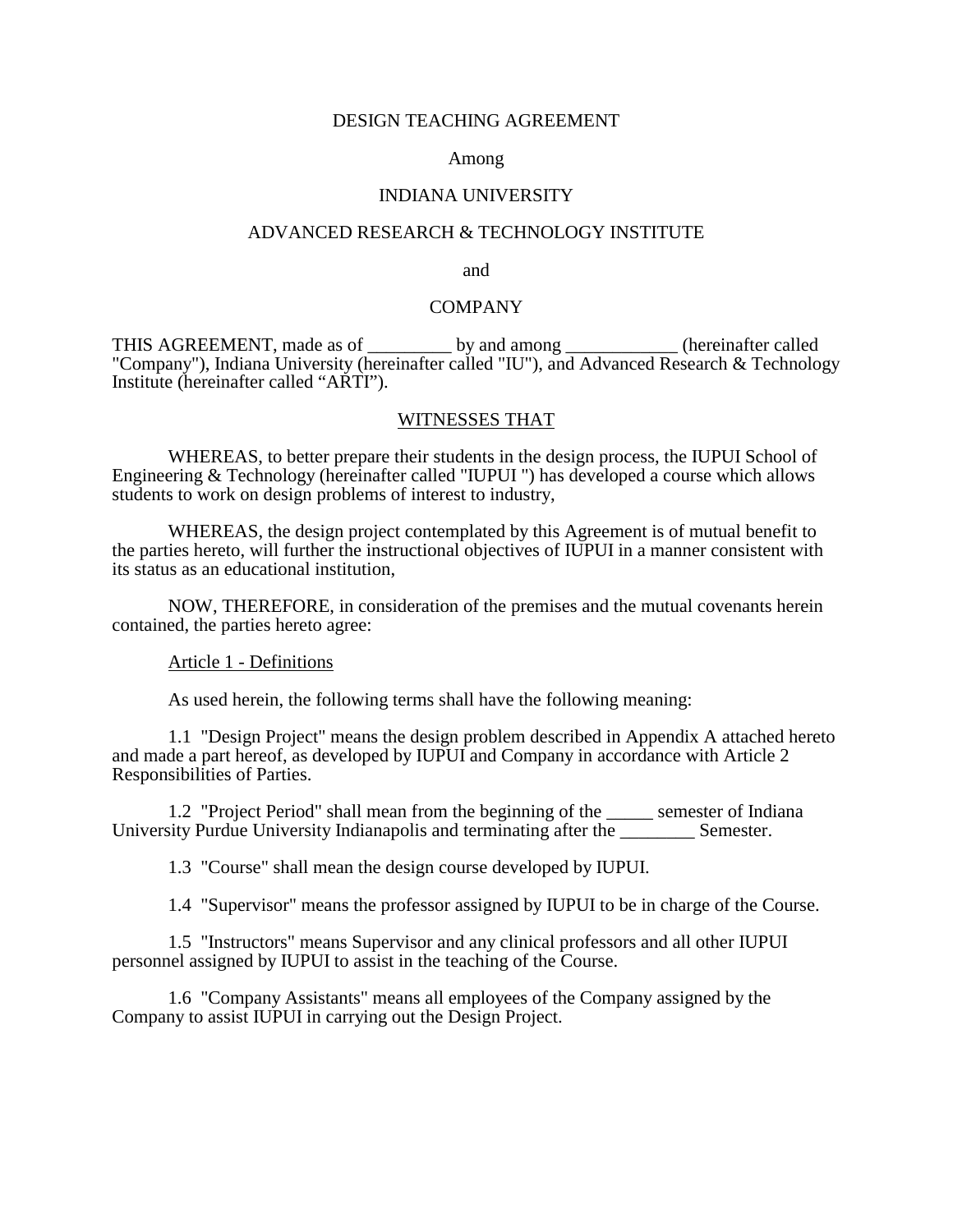#### Article 2 - Responsibilities of Parties

#### 2.1 IUPUI:

- i. The Supervisor will work with the Company Assistants to develop a suitable Design Project,
- ii. Have each student sign the attached Student Agreement Form,
- iii. Assign the Design Project to one (1) or more students, and
- iv. Assist student(s) in the course in developing one (1) or more Design Projects

#### 2.2 Company:

- i. Assign the Company Assistants to work with the Supervisor to develop the Design Project,
- ii. Provide financial support, as deemed appropriate by IUPUI and the Company. The Company shall reimburse the student and instructors for all expenses, including materials and travel mileage, which are pre-approved by the Company. All travel expenses shall be paid directly to student(s) and Instructor(s),
- iii. Provide technical liaison and assistance as needed,
- iv. Read and evaluate the final report, and
- v. Provide input to faculty and students that will improve the design process and help in the design education of the students,

#### Article 3 - Project Personnel and Facilities

 3.1 IUPUI will make available personnel and facilities required, if any, for this Design Teaching Agreement.

#### Article 4 - Reports and Deliverables

 4.1 Where not prohibited by the agreement with the Student assigned to a Design Project, the Supervisor shall furnish the Company the final design project report relating to such Design Project (the "Design Report"). The Design Report shall be the non-exclusive property of the Company to duplicate and/or use the same in the Company's normal business operations, which includes using the material in reports, to design and build equipment for use by the Company, or any subsidiary of the Company, provided however, that any design information protected under patent or copyright laws shall be subject to Article 9 (Intellectual Properties). The Company shall not sell, license or allow anyone else to use the results of these reports.

 4.2 The author(s) of the Design Report and IU shall have the same rights to use the Report as given to the Company in 4.1 above.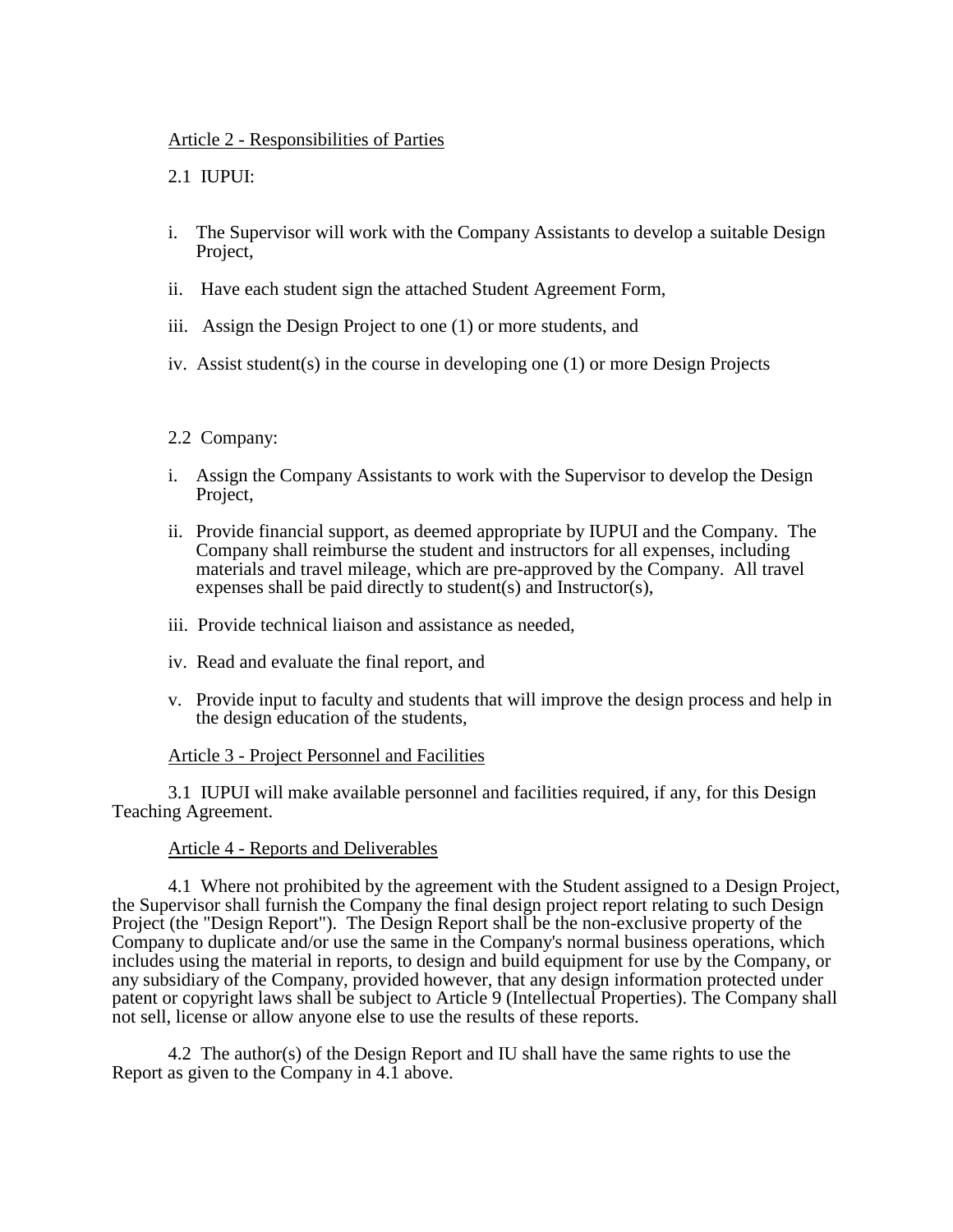4.3 The format and content of the Design Report shall be at the sole discretion of IU, and neither IU nor ARTI shall not be obligated to provide any report in addition to or different than that used by IUPUI for its own purpose. **Neither IU nor ARTI makes any warranty as to completeness, accuracy, efficacy, or safety of any material or information given in the Design Report.** 

#### Article 5 - Information Supplies by Company

 5.1 Because it is not possible to retain responsibility for students once they leave IUPUI, IUPUI does not desire to receive any information which is confidential to the Company's Business. The Company agrees that no confidential information will be given to IUPUI.

 5.2 Any information, data, parts and knowledge disclosed to IUPUI by the Company shall be at the sole discretion of the Company, and shall be in the form and detail deemed appropriate by the Company. The Company shall not be obligated to create any special part, drawing, specification or other document. **The Company does not warrant and makes no representation as to completeness, accuracy or efficacy of any part, information, data, knowledge or other assistance provided hereunder to IUPUI.** 

#### Article 6 - Use of University Name

 Neither party will use the name of the other party, or the name of any employee of the other party, nor any student working on the design, in any publicity, advertising, or news release without the prior written approval of an authorized representative of the other party. The Company will not under any circumstances advertise or otherwise state or imply that Indiana University has tested and approved any product or process.

#### Article 7 - Product Liability Indemnity

 7.1 Subject to the provisions of Article 9 below, the Company at its sole discretion, and without payment to IU, may use any or all of the material contained in Design Report to develop and/or improve any product and/or process. If the Company uses any material contained in any Design Report to develop and/or improve any product and/or process, the Company shall indemnify, hold harmless and defend Indiana University, and its officers, directors, trustees, employees, agents, and students (the "indemnified parties") against any and all claims, demands, actions, liability and expenses ("claims"), including claims allegedly resulting in whole or in part from the negligence of the indemnified parties or from acts or omissions for which the indemnified parties otherwise would be strictly liable, related to or arising out of the Company use of any material from any Design Report.

#### Article 8 - Publications

 8.1 Publication of the Design Report is of fundamental importance to IUPUI, faculty members and their teaching programs. IU must, therefore, permit publication of the Design Report in recognized journals. A copy of all such publications will be sent to the Company thirty (30) days in advance of submission for publication. Recommendation for change to the proposal publication will be considered, but the decision to make such changes is at the sole discretion of the authors of the proposed publication.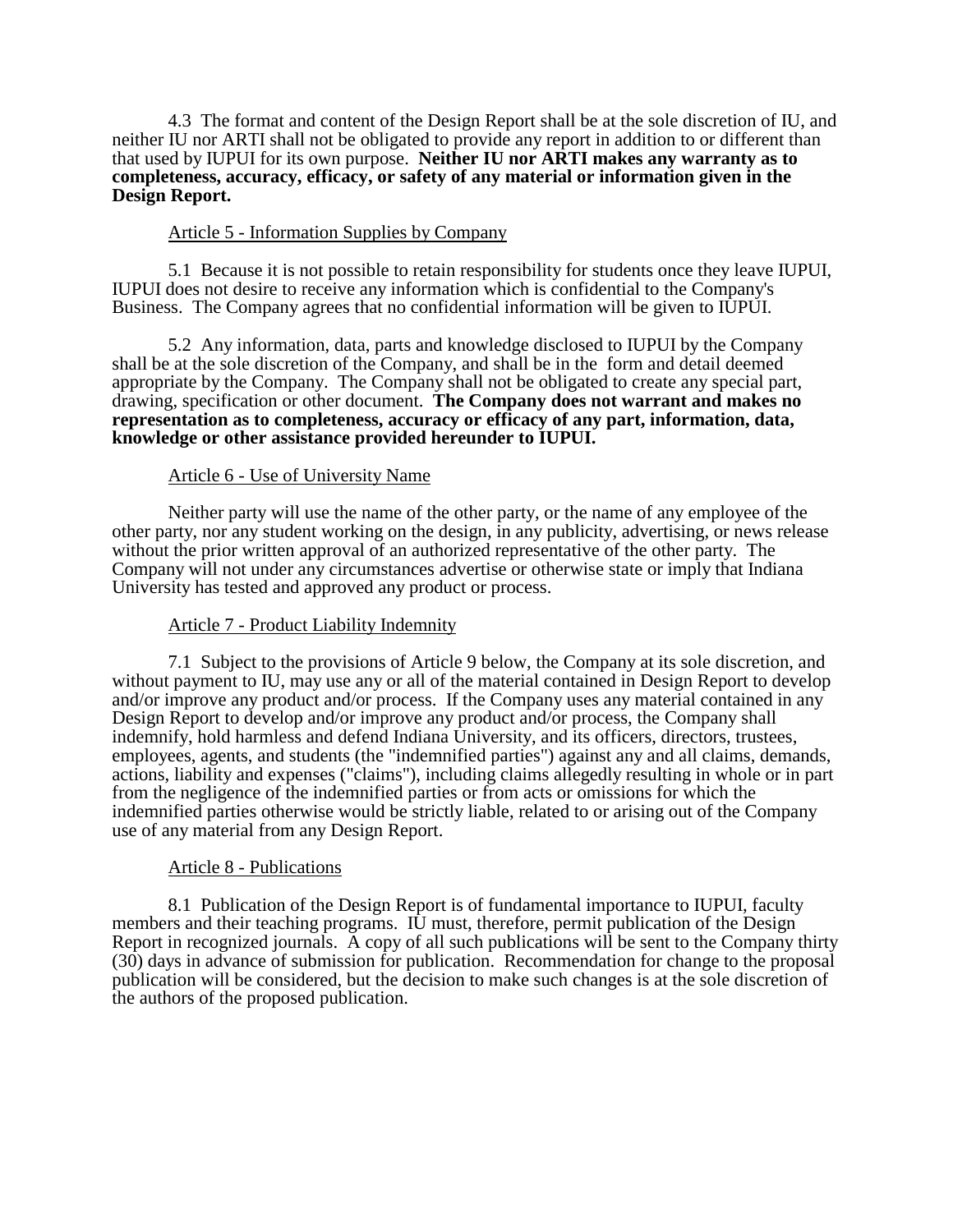#### Article 9 - Intellectual Properties

 9.1 It is understood that the principal product anticipated from this design experience will be the Design Report discussed in Article 4. Under Indiana University's Intellectual Property Policy, any patentable material contained in the Design Report is to be assigned to IU. At the discretion of the Company, IU will give the Company a non-exclusive, paid up license to any patented material developed under this agreement. The fee for such a license will be the cost of preparing, filing, prosecuting and maintaining of U.S. and foreign counterparts (in countries selected by the Company). The Company shall be given the first opportunity to obtain an exclusive license to use said patents upon reasonable terms mutually agreeable to the parties.

#### Article 10 - Completion

 10.1 It is understood that IUPUI will use its best effort to complete the Design Project within the time period, but because this course involves undergraduate and/or graduate students, IUPUI and IU do not make any warranty nor do they guarantee completion the Design Projects.

IUPUI will not be obliged to spend any University funds except those already allocated to this course in the performance of this Design Project.

IN WITNESS WHEREOF, this agreement is effective as of the initial date of the project set forth hereinabove.

| <b>INDIANA UNIVERSITY</b>      | <b>COMPANY</b> |
|--------------------------------|----------------|
| $\mathbf{By:}\_\_\_\_\_\_\_\_$ | By:            |
|                                |                |
| Name:                          | Name:          |
| Title:                         | Title:         |
| Date:                          | Date:          |
|                                |                |
| <b>ARTI</b>                    |                |
|                                |                |
| Name:                          |                |
| Title:                         |                |
| Date:                          |                |
|                                |                |

agree:design:1/17/01; jj/ag